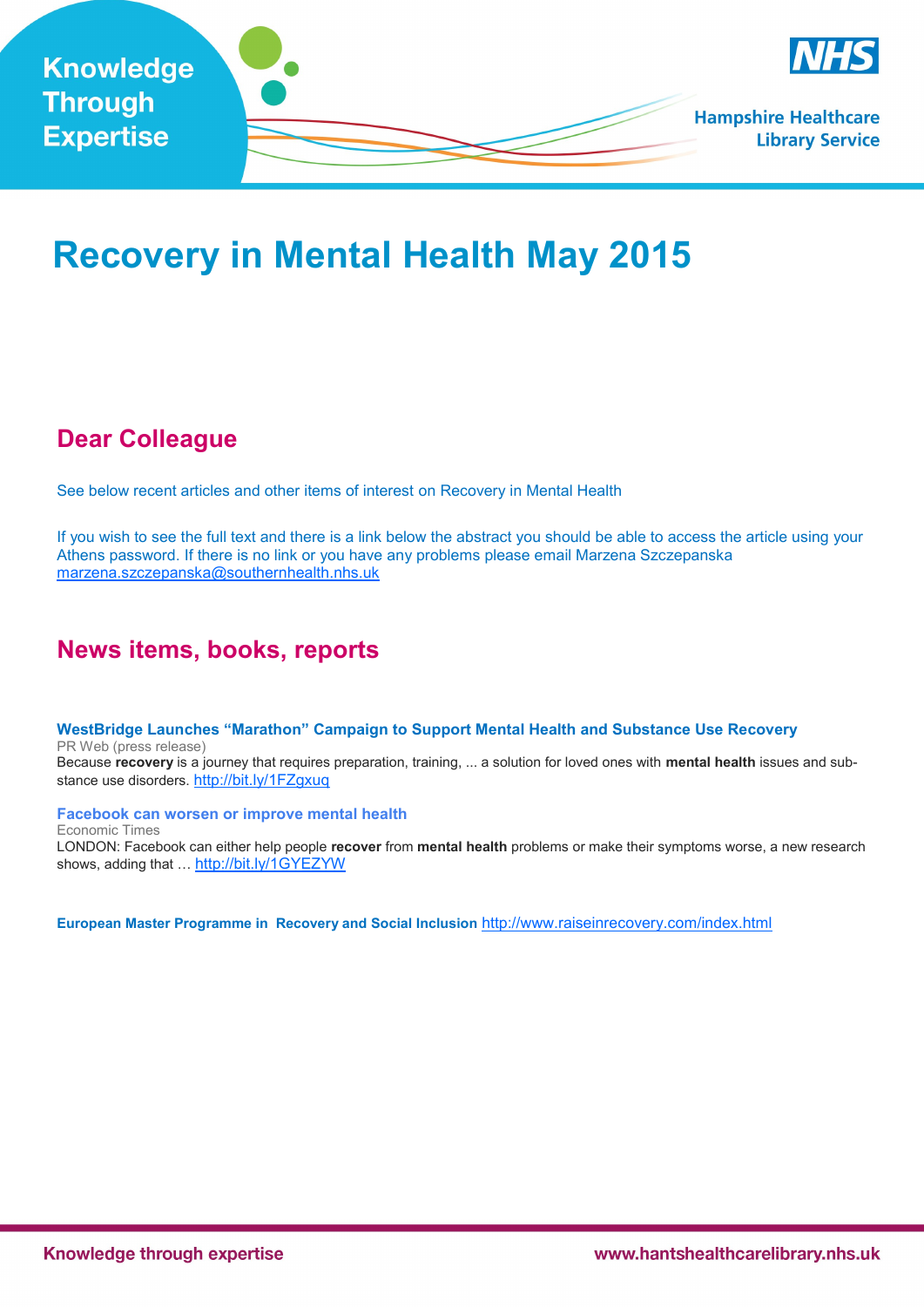

# **Journal articles**

## **Relationships over time of subjective and objective elements of recovery in persons with schizophrenia.**

Psychiatry Res. 2015 Mar 20;

Authors: Jørgensen R, Zoffmann V, Munk-Jørgensen P, Buck KD, Jensen SO, Hansson L, Lysaker PH Recovery from schizophrenia involves both subjective elements such as self-appraised wellness and objective elements such as symptom remission. Less is known about how they interact. To explore this issue, this study examined the relationship over the course of 1 year of four assessments of symptoms with four assessments of self-reports of subjective aspects of recovery. Participants were 101 outpatients with schizophrenia. Symptoms were assessed with the Positive and Negative Syndrome Scale (PANSS) while subjective recovery was assessed with the Recovery Assessment Scale (RAS). Separate Pearson׳s or Spearman׳s rank׳s correlation coefficients, calculated at all four measurement points, revealed the total symptom score was linked with lower levels of overall self-recovery at all four measurement points. The PANSS emotional discomfort subscale was linked with self-reported recovery at all four measurement points. RAS subscales linked to PANSS total symptoms at every time point were Personal confidence and hope, Goal and success orientation, and No domination by symptoms. Results are consistent with conceptualizations of recovery as a complex process and suggest that while there may be identifiably different domains, changes in subjective and objective domains may influence one another.

## **[Peer Education as a Strategy for Reducing Internalized Stigma Among Depressed](http://feedproxy.google.com/~r/LatestArticles-RecoveryInMentalHealth/~3/UnvLuYR5-Cg/1676345188?utm_source=feedburner&utm_medium=email)  [Older Adults.](http://feedproxy.google.com/~r/LatestArticles-RecoveryInMentalHealth/~3/UnvLuYR5-Cg/1676345188?utm_source=feedburner&utm_medium=email)**

Posted: 29 Apr 2015 10:48 AM PDT

Conner, Kyaien O.;McKinnon, Symone A.;Ward, Christine J.;Reynolds, Charles F., III;Brown, Charlotte Psychiatric Rehabilitation Journal 27 Apr 2015 <http://bit.ly/1K1cbVU>

### **[Subthreshold Psychotic Symptom Distress, Self](http://feedproxy.google.com/~r/LatestArticles-RecoveryInMentalHealth/~3/K_NcvsWPiUY/1676345106?utm_source=feedburner&utm_medium=email)-Stigma, and Peer Social Support [Among College Students With Mental Health Concerns.](http://feedproxy.google.com/~r/LatestArticles-RecoveryInMentalHealth/~3/K_NcvsWPiUY/1676345106?utm_source=feedburner&utm_medium=email)**

Posted: 29 Apr 2015 10:48 AM PDT

Denenny, Danielle;Thompson, Elizabeth;Pitts, Steven C.;Dixon, Lisa B.;Schiffman, Jason Psychiatric Rehabilitation Journal 27 Apr 2015 <http://bit.ly/1Iwc9TX>

#### **[Recovery from severe mental illness.](http://feedproxy.google.com/~r/LatestArticles-RecoveryInMentalHealth/~3/ZbP0GhqzNrk/25918179?utm_source=feedburner&utm_medium=email)**

CMAJ. 2015 Apr 27; Authors: Whitley R, Palmer V, Gunn J <http://1.usa.gov/1Ruonk4>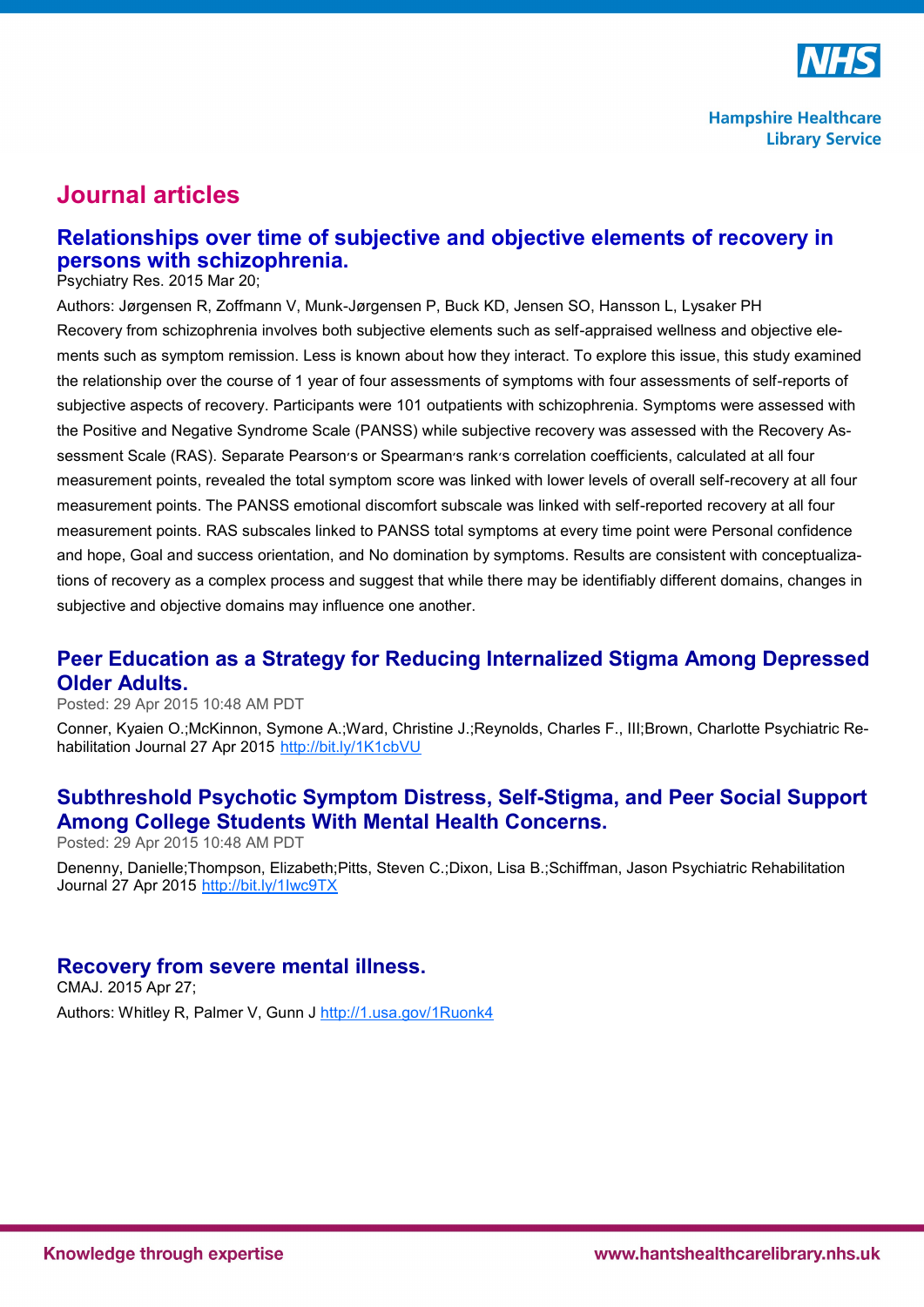

#### **[A Pilot Study of the Nutrition and Exercise for Wellness and Recovery \(NEW](http://feedproxy.google.com/~r/LatestArticles-RecoveryInMentalHealth/~3/ifwBVb2YxXY/1672852209?utm_source=feedburner&utm_medium=email)-R): A [Weight Loss Program for Individuals With Serious Mental Illnesses.](http://feedproxy.google.com/~r/LatestArticles-RecoveryInMentalHealth/~3/ifwBVb2YxXY/1672852209?utm_source=feedburner&utm_medium=email)**

Brown, Catana;Read, Halley;Stanton, Morgan;Zeeb, Michael;Jonikas, Jessica;Cook, Judith Psychiatric Rehabilitation Journal 06 Apr 2015 <http://bit.ly/1zVxjcU>

#### **ProQuest:Next-[Generation Psychiatric Assessment: Using Smartphone Sensors](http://feedproxy.google.com/~r/LatestArticles-RecoveryInMentalHealth/~3/KX4sRHrDHLg/1672852216?utm_source=feedburner&utm_medium=email)  [to Monitor Behavior and Mental Health.](http://feedproxy.google.com/~r/LatestArticles-RecoveryInMentalHealth/~3/KX4sRHrDHLg/1672852216?utm_source=feedburner&utm_medium=email)**

Ben-Zeev, Dror;Scherer, Emily A.;Wang, Rui;Xie, Haiyi;Campbell, Andrew T. Psychiatric Rehabilitation Journal 06 Apr 2015 <http://bit.ly/1Ff4WbH>

#### **[ProQuest:How Are Perceived Stigma, Self](http://feedproxy.google.com/~r/LatestArticles-RecoveryInMentalHealth/~3/wAiILRqcywo/1672852265?utm_source=feedburner&utm_medium=email)-Stigma, and Self-Reliance Related to Treatment-[Seeking? A Three](http://feedproxy.google.com/~r/LatestArticles-RecoveryInMentalHealth/~3/wAiILRqcywo/1672852265?utm_source=feedburner&utm_medium=email)-Path Model.**

Jennings, Kristen S.;Cheung, Janelle H.;Britt, Thomas W.;Goguen, Kandice N.;Jeffirs, Stephanie M.;Peasley, Allison L.;Lee, Abigail C. Psychiatric Rehabilitation Journal 06 Apr 2015 <http://bit.ly/1ItrPc5>

### **[Client Views of Engagement in the RAISE Connection Program for Early Psycho-](http://feedproxy.google.com/~r/LatestArticles-RecoveryInMentalHealth/~3/V_MauT8gXQA/25873029?utm_source=feedburner&utm_medium=email)**

#### **[sis Recovery.](http://feedproxy.google.com/~r/LatestArticles-RecoveryInMentalHealth/~3/V_MauT8gXQA/25873029?utm_source=feedburner&utm_medium=email)**

Psychiatr Serv. 2015 Apr 15;:appips201400475

Authors: Lucksted A, Essock SM, Stevenson J, Mendon SJ, Nossel IR, Goldman HH, Goldstein AB, Dixon LB OBJECTIVE: This study assessed factors that facilitated or impeded clients' engagement in services offered by the Recovery After an Initial Schizophrenia Episode (RAISE) Connection Program for youths and young adults experiencing early psychosis. It was part of the larger RAISE Implementation and Engagement Study.

METHODS: Thematic qualitative analyses of data from in-person, semistructured interviews with 32 clients were used to examine experiences of program services, staff practices, clients' engagement behaviors, and related factors, such as expectations, family involvement, illness, and setting. Eighteen clients were well engaged with services, and 14 were not. Thirteen were interviewed early in their program involvement (two to nine months after enrollment) and 18 others later (12 to 24 months after enrollment).

RESULTS: Four domains of factors influenced engagement: individualized care, program attributes, family member engagement, and personal attributes. A central factor was the program's focus on clients' life goals. For many interviewees, engagement hinged substantially on receiving what could be considered nonclinical services, such as supported education and employment. Other key factors were individualized services and staff interactions that were respectful, warm, and flexible; engagement of family members; and a focus on shared decision making. <http://1.usa.gov/1KA6Ql5>